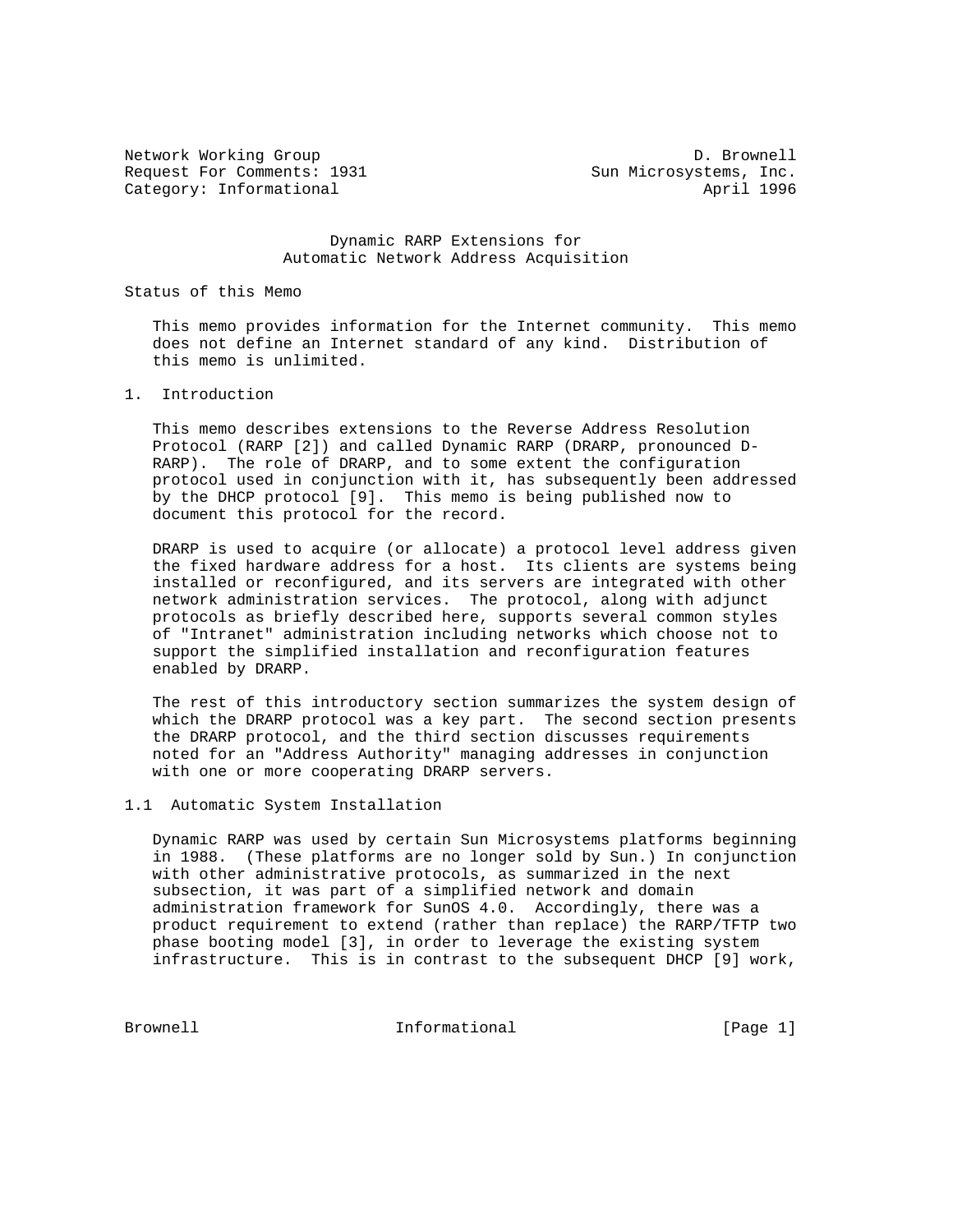which extended BOOTP.

 The "hands-off" installation of all kinds of systems (including diskless workstations, and servers) was required, as supported by LocalTalk networks [8]. However, Internet administrative models are not set up to allow that: there is no way to set up a completely functional IP network by just plugging machines into a cable and powering them up. That procedure doesn't have a way to input the network number (and class) that must be used, or to bootstrap the host naming system. An approach based on administered servers was needed for IP-based "Intranet" systems, even though that unfortunately called for networks to be initially set up by knowledgeable staff before any "hands-off" installations could be performed.

## 1.2 System Overview

 DRARP was used by systems in the first phase of joining a network, to acquire a network address without personal intervention by a network administrator. Once a system was given a network address, it would perform whatever network operations it desired, subject to a site's access control policies. During system installation, those network operations involved a (re)configuration protocol ("Plug'n'Play", or PNP). Diskless sytems used TFTP to download code which could speak the PNP protocol.

 The PNP protocol would register the names of newly installed hosts in the naming service, using the address which was acquired using DRARP. These names could be chosen by users installing the system, but could also be assigned automatically. Diskless systems used the PNP protocol to assign booting resources (e.g. filesystem space) on servers. All systems were assigned public and private keys, also initial (quasi-secret) "root" passwords, so that they could use what was then the strongest available ONC RPC authentication system.

 Servers for DRARP and for the configuration protocol (as well as other administrative tools) needed to consult an authoritative database of which Internet addresses which were allocated to which hosts (as identified by hardware addresses). This "address authority" role was implemented using a name service (NIS) and an RPC-based centralized IP address allocation protocol ("IPalloc"). Address allocation could be performed only by authorized users, including network administrators and DRARP servers.

 Most systems used DRARP and PNP each time they started, to automatically reconfigure applicable system and network policies. For example, network addresses and numbers were changed using these protocols; host names changed less often. The naming service (NIS)

Brownell Informational [Page 2]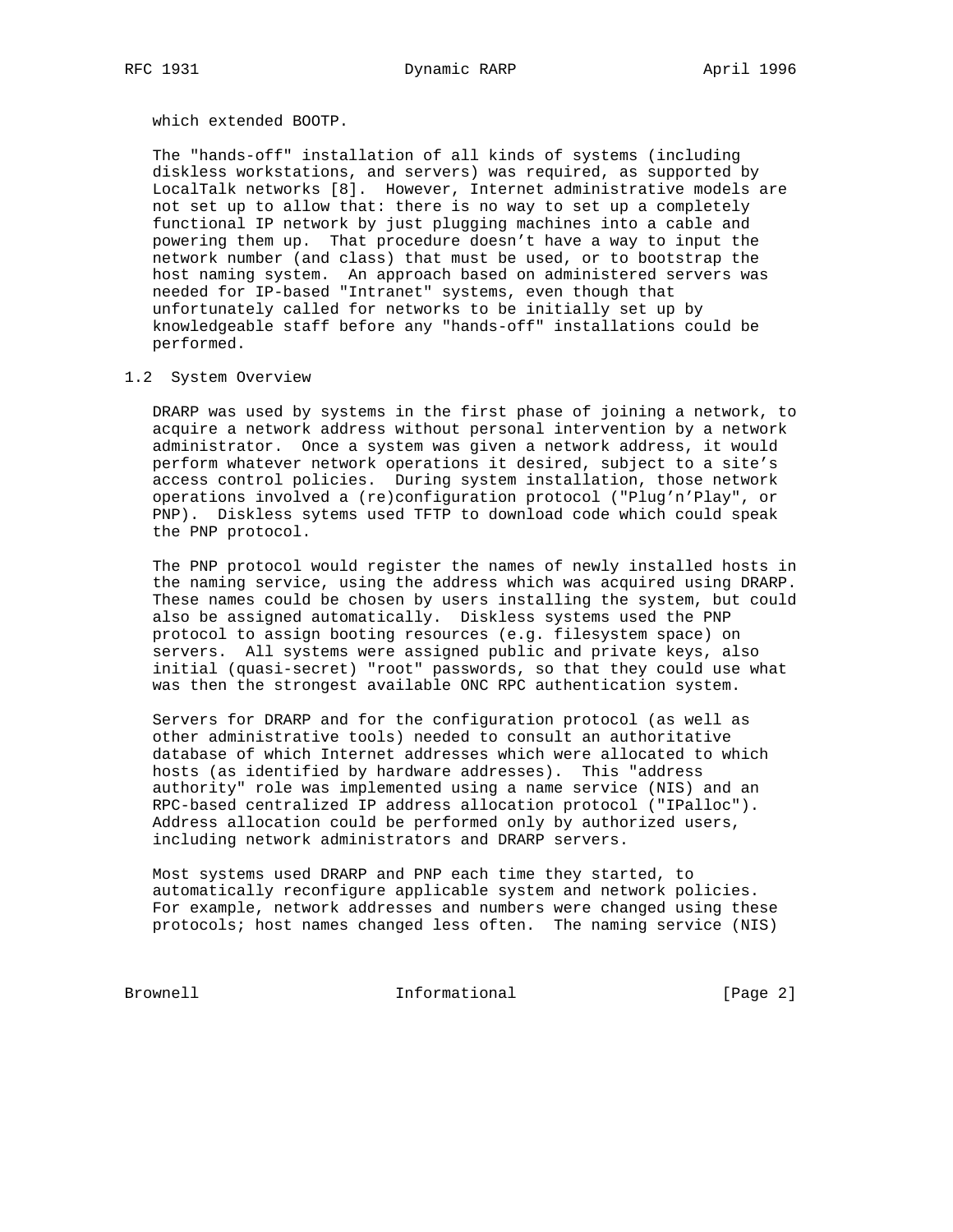held most information, such as the locations of printers and users' home directories.

2. Dynamic RARP Extensions

 Dynamic RARP (DRARP) service is provided by any of a small active set of cooperating server systems on a network segment (network or subnetwork). Those servers are contacted through link level procedures, normally a packet broadcast. One or more servers may respond to a given request. It was intended that network segments will be administered together in domains [5] consisting of one or more network segments. Domains sharing a network segment need to share information about network addresses, both hardware level and protocol level, so an address authority (see section 3) can avoid reallocating protocol addresses which are already allocated or in use.

 Dynamic RARP benefits from link layer addresses which are scoped more widely than just the local network segment. It takes advantage of such scoping to detect hosts which move between network segments. Such scoping is provided by IEEE 802 48-bit addresses [7], but not by all other kinds of network address. Without such a widely scoped ID, the case of systems roaming between networks can't be detected by Dynamic RARP.

2.1 Mixing RARP and DRARP Servers

 DRARP is an extension to RARP, so that all Dynamic RARP servers are also RARP servers. However, DRARP provides a more manageable service model than RARP does: while RARP allows multiple servers to respond to RARP requests, it does not expect all those servers to be able to respond, or to respond identically. A given RARP server can not be relied upon to know whether a given link level address can be mapped into a protocol address, and some other RARP server may have a different answer.

 Dynamic RARP addresses this problem by requiring that all Dynamic RARP servers on a network segment must communicate with the same address authority. That address authority controls name and address bindings, records bindings between host identifiers and addresses, makes decisions about how to allocate addresses, and keeps records about addresses in use.

 This means that in effect there may be a number of independent RARP services offered along with a single DRARP service. DRARP service may well be offered through multiple servers, and the persistent address bindings it serves will be accessible as from a set of coordinated RARP servers.

Brownell Informational [Page 3]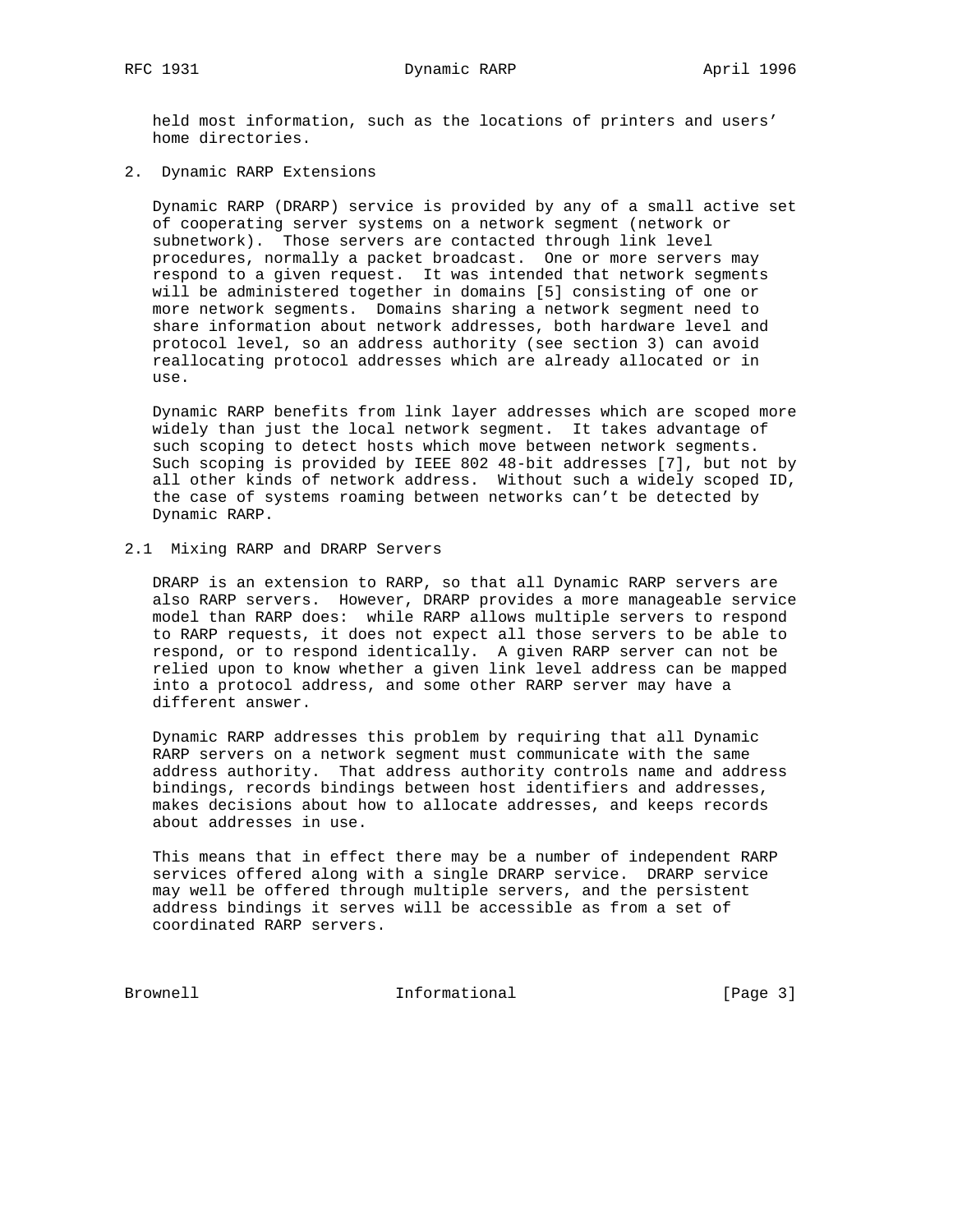Not all networks want to support dynamic address allocation services. Even those that do support it will need control over implementation of the address authority. So DRARP servers need policy controls such as "restricting" them from assigning addresses (applied to an entire network segment) as well as disabling use of DRARP entirely. (One may need to disable servers that would otherwise allocate new addresses, in order to enable ones which can speak to the "correct" address authority. Standards do not exist for protocols and security options used to talk to address authorities.)

#### 2.2 Packet Format

 The packet format is identical to RARP and is encapsulated using RARP frames, with the same Ethernet/SNAP type field. [1, 2, 6]. That is, a DRARP packet looks like a RARP packet, but it uses opcodes which are ignored by RARP servers; DRARP servers must also support RARP requests, and hence ARP requests [1].

# 2.2.1 RARP Packets

 The two RARP opcodes are described here, in order to clarify the overall presentation. The name "REVARP", used in the opcode descriptions, is a synonym for "RARP".

## REVARP\_REQUEST (3)

 REVARP\_REQUEST packets are sent to RARP servers as a request to map the target hardware address (tha) into the corresponding target protocol address (tpa), sending the response to the source hardware address (sha) as encoded in the packet. The source hardware address will usually be the same as the target hardware address, that of the system sending the packet. RARP servers will consult their name and address databases, and return a REVARP\_REPLY packet if they can perform the reverse address resolution as requested.

```
 REVARP_REPLY (4)
```
 This packet is sent by RARP servers in response to REVARP\_REQUEST packets. The target protocol address (tpa) is filled in as requested, and the source hardware and protocol addresses (sha, spa) correspond to the RARP server. The target hardware address (tha) is from the corresponding REVARP\_REQUEST packet, and the packet is sent to the source hardware address (sha) from that packet.

 This packet is also sent by Dynamic RARP servers in response to DRARP\_REQUEST packets, if the protocol address returned was not a temporary one, but was instead what it would have returned given an otherwise identical REVARP\_REQUEST packet.

Brownell Informational [Page 4]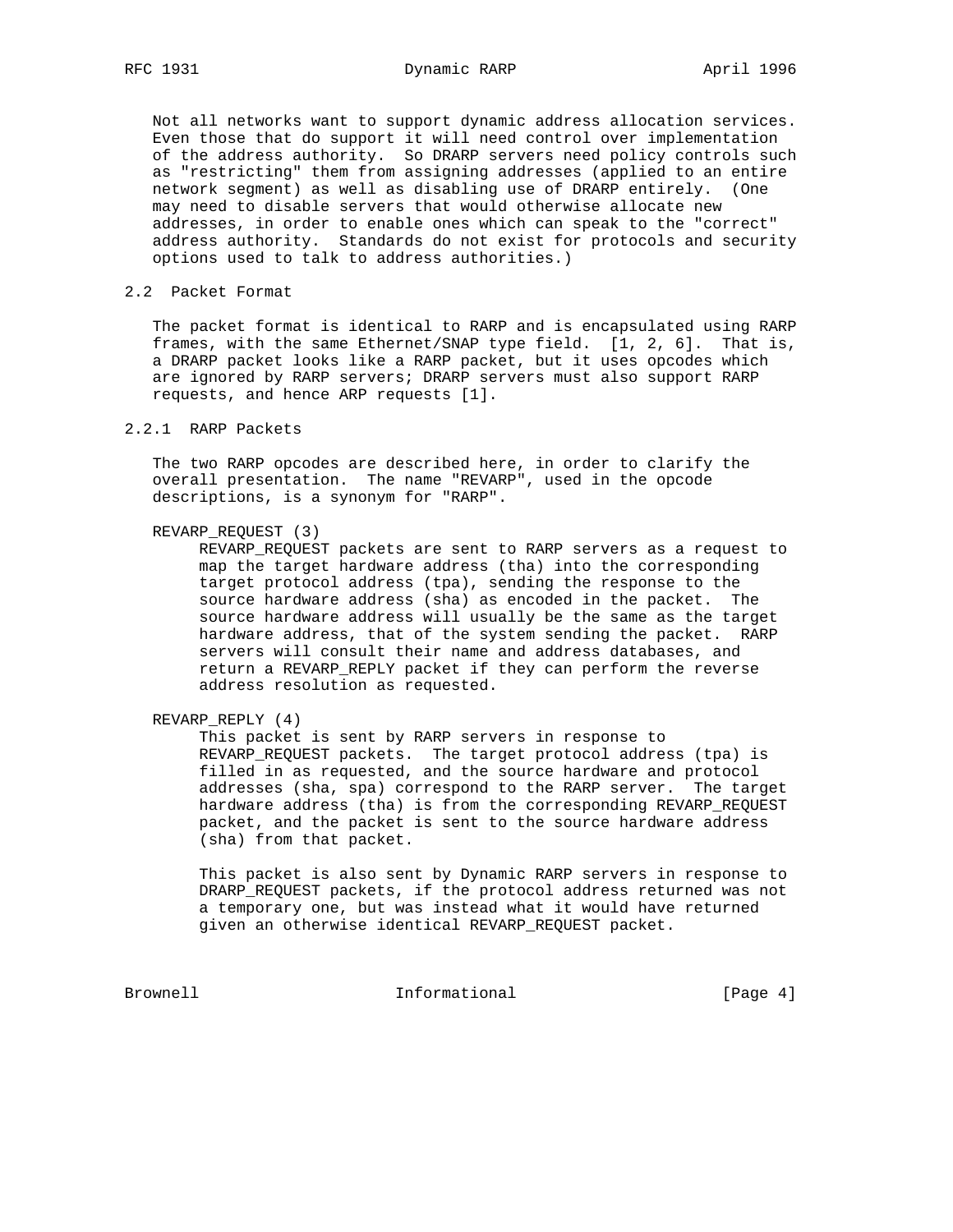# 2.2.2 Dynamic RARP Packets

 There are three opcodes defined for DRARP, in addition to the two already defined for RARP:

#### DRARP\_REQUEST (5)

 DRARP\_REQUEST packets have the same format as REVARP\_REQUEST packets, except for the operation code. The semantics are simi lar, except that in cases where a REVARP\_REQUEST would produce no REVARP\_REPLY (no persistent address mapping is stored in an addressing database) a DRARP\_REQUEST will normally return a tem porary address allocation in a DRARP\_REPLY packet. A DRARP\_ERROR packet may also be returned; a Dynamic RARP server will always provide a response, unlike a REVARP server.

## DRARP\_REPLY (6)

 DRARP\_REPLY packets have the same format, opcode excepted, as REVARP\_REPLY packets. The interpretation of the fields is the same.

 There are semantic differences between the two packet types. First, the protocol address bindings returned in DRARP\_REPLY packets are temporary ones, which will be recycled after some period (e.g. an hour). Those bindings returned in REVARP\_REPLY packets are "persistent" addresses which typically change much more slowly. Second, it is explicitly a protocol error for DRARP\_REPLY packets to be sent which differ except in the sender address fields. Also, DRARP\_REPLY packets are generated only in response to DRARP\_REQUEST packets.

 These temporary addresses may be reallocated to another system after some time period. A configuration protocol is normally used to ensure that reallocation does not occur.

## DRARP\_ERROR (7)

 DRARP\_ERROR packets may also be sent in response to DRARP\_REQUESTs. The format is identical to REVARP\_REPLY, except for the opcode and that the target protocol address (tpa) field is replaced by an error code field. The error code field must be at least one byte long, and the first byte is used to encode an error status describing why no target protocol address (tpa) is being returned. The status values are:

DRARPERR\_RESTRICTED (1)

 This network does not support dynamic address allocation. The response is definitive; the network is controlled so that no other DRARP\_REPLY (for this hardware address) is legal until the network policy on dynamic address

Brownell **Informational** Informational [Page 5]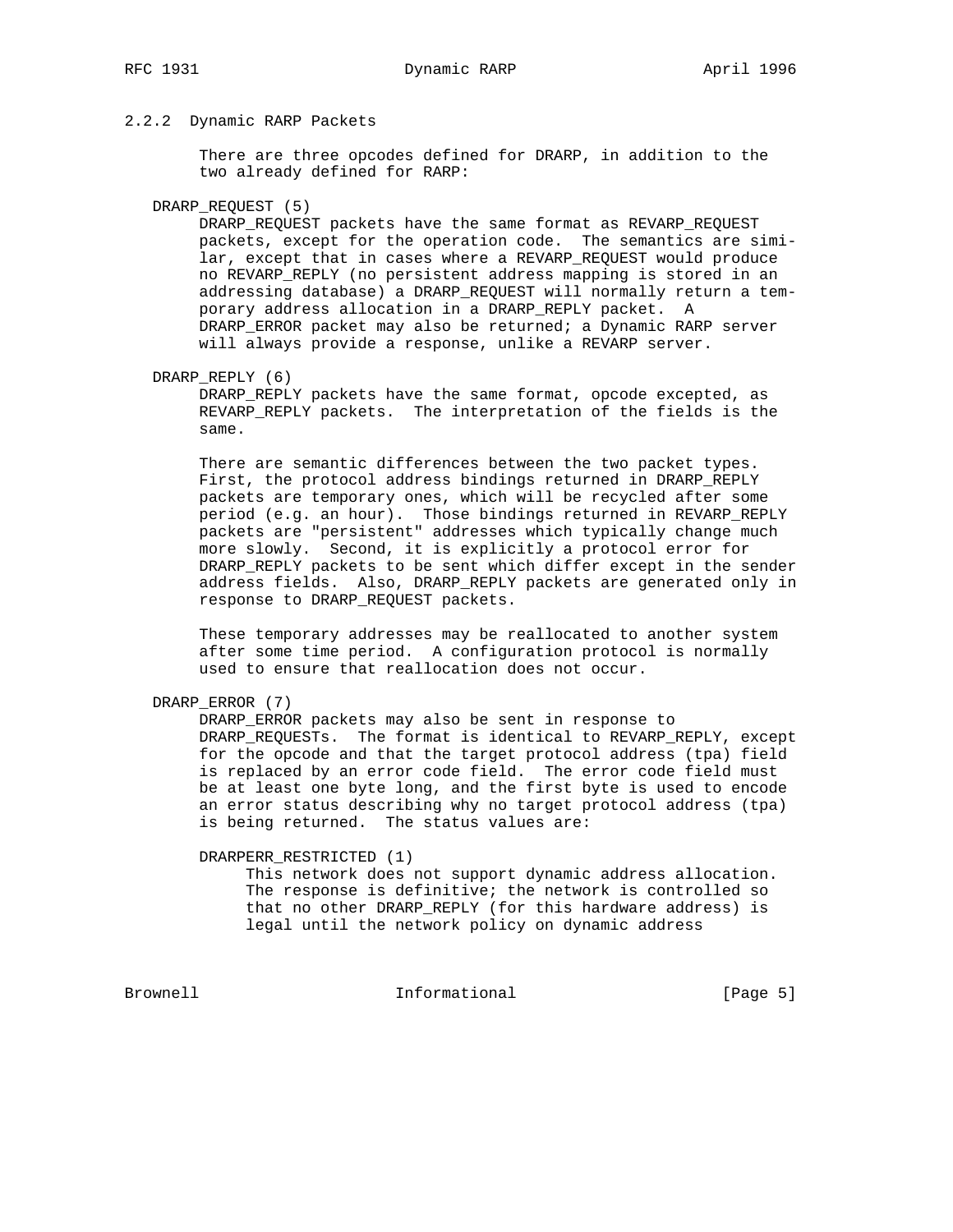# RFC 1931 Dynamic RARP April 1996

 allocation is changed, or until the client is otherwise assigned a persistent address binding. A REVARP\_REQUEST might yield a REVARP\_REPLY, however; non-cooperating RARP servers could be the very reason that dynamic address allo cation was disabled.

## DRARPERR\_NOADDRESSES (2)

 This network supports dynamic address allocation, but all available protocol addresses in the local segment are in use, so none can be allocated now.

DRARPERR\_SERVERDOWN (3)

 The service providing access to the address authority is temporarily unavailable. May also be returned if an address allocation was required and the required response took a "long time" to generate; this distinguishes the case of a network that didn't support DRARP from the case of one that does, but is slow.

DRARPERR\_MOVED (4)

 Analogous to the DRARPERR\_RESTRICTED status in that no address was dynamically allocated. This provides the addi tional status that this client was recognized by the administration software for the domain as being on a dif ferent network segment than expected; users will be able to remedy the problem by connecting the system to the correct network segment.

 DRARPERR\_FAILURE (5) For some reason, no address could be returned. No defined status code known to the server explained the reason.

 More opcodes for the Address Resolution Protocol (ARP) family could be defined in the future, so unrecognized opcodes (and error codes) should be ignored rather than treated as errors.

2.3 Protocol Exchanges

 This section describes typical protocol exchanges using RARP and Dynamic RARP, and common fault modes of each exchange.

# 2.3.1. RARP Address Lookup

 To determine a previously published ("persistent") protocol address for itself or another system, a system may issue a REVARP\_REQUEST packet. If a REVARP\_REPLY packet arrives in response, then the target protocol address listed there should be used.

Brownell **Informational** Informational [Page 6]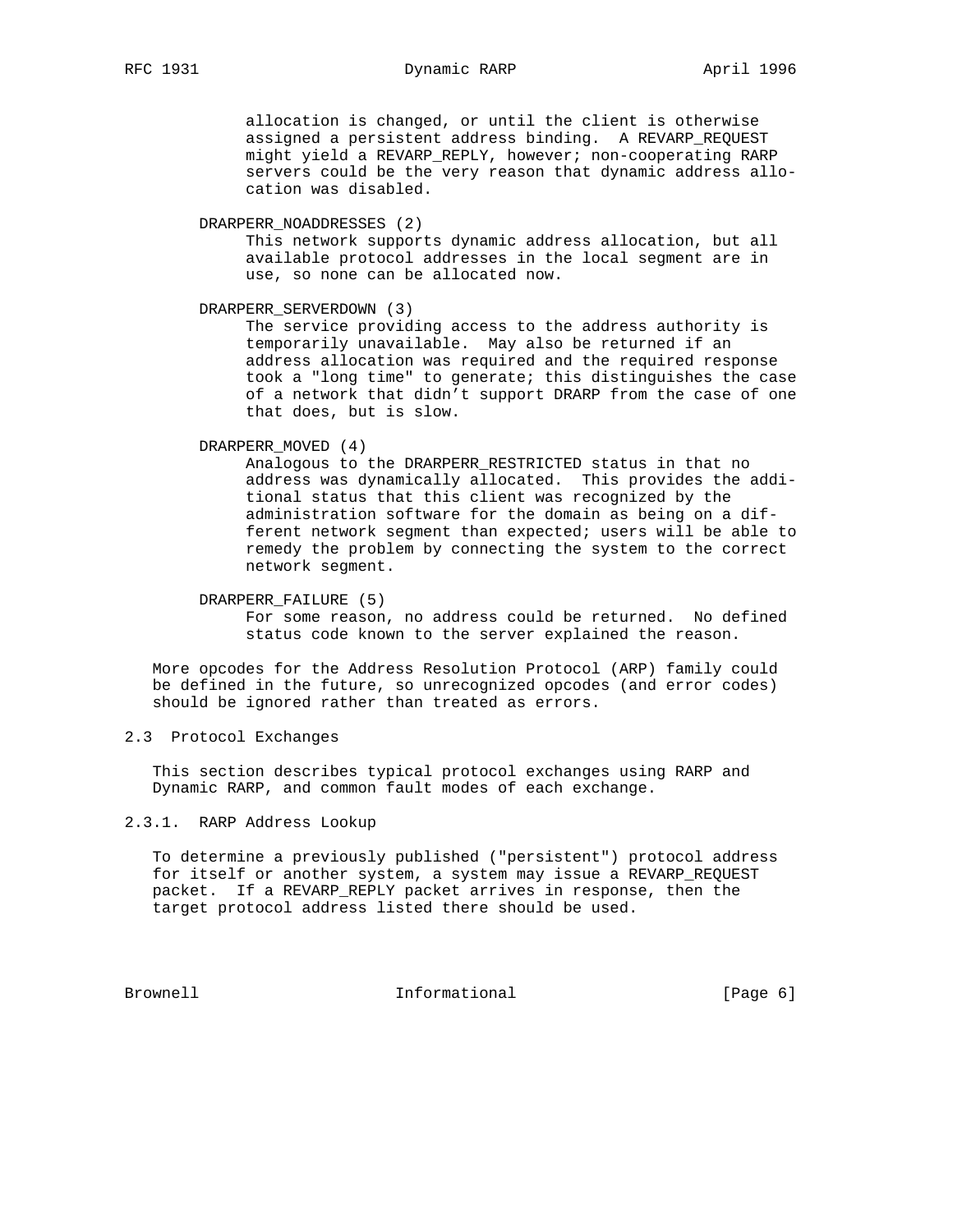If no REVARP\_REPLY response packet arrives within some time interval, a number of errors may have occurred. The simplest one is that the request or reply packet may never have arrived: most RARP client implementations retransmit requests to partially account for this error. There is no clear point at which to stop retransmitting a request, so many implementations apply an exponential backoff to the retransmit interval, to reduce what is typically broadcast traffic.

 Otherwise there are many different errors which all have the same failure mode, including: the system might not have a published protocol address; it might be on the wrong network segment, so its published address is invalid; the RARP servers which can supply the published address may be unavailable; it might even be on a network without any RARP servers at all.

2.3.2 Dynamic RARP Address Lookup

 Dynamic RARP may be used to determine previously published protocol addresses by clients who issue DRARP\_REQUEST packets. If the client has a published protocol address on the network segment on which the DRARP\_REQUEST packet was issued, it is returned in a REVARP\_REPLY packet.

 If the client has a published protocol address only on some other network segment, then two basic responses are possible. In the case where dynamic address reallocation is enabled, a temporary protocol address may be allocated and returned in a DRARP\_REPLY packet. Otherwise if dynamic address reallocation is disabled, a DRARP\_ERROR packet is returned with the status DRARPERR\_MOVED. Detection of host movement can be provided only with link level addresses that are unique over the catenet, such as are provided with IEEE 802 48 bit addresses. Without such uniqueness guarantees, this case looks like a request for a new address as described in the next section.

## 2.3.3 Dynamic RARP Address Allocation

 Dynamic RARP clients who issue DRARP\_REQUEST packets may acquire newly allocated protocol addresses. If the client has no published protocol address, there are three responses:

- (a) When dynamic address allocation is enabled, a temporary protocol address is allocated and returned in a DRARP\_REPLY packet.
- (b) Errors or delays in the allocation process (with dynamic address allocation enabled) are reported in DRARP\_ERROR packets with error codes such as DRARPERR\_SERVERDOWN, DRARPERR\_NOADDRESSES, DRARPERR\_MOVED, or even DRARPERR\_FAILURE.

Brownell **Informational** Informational [Page 7]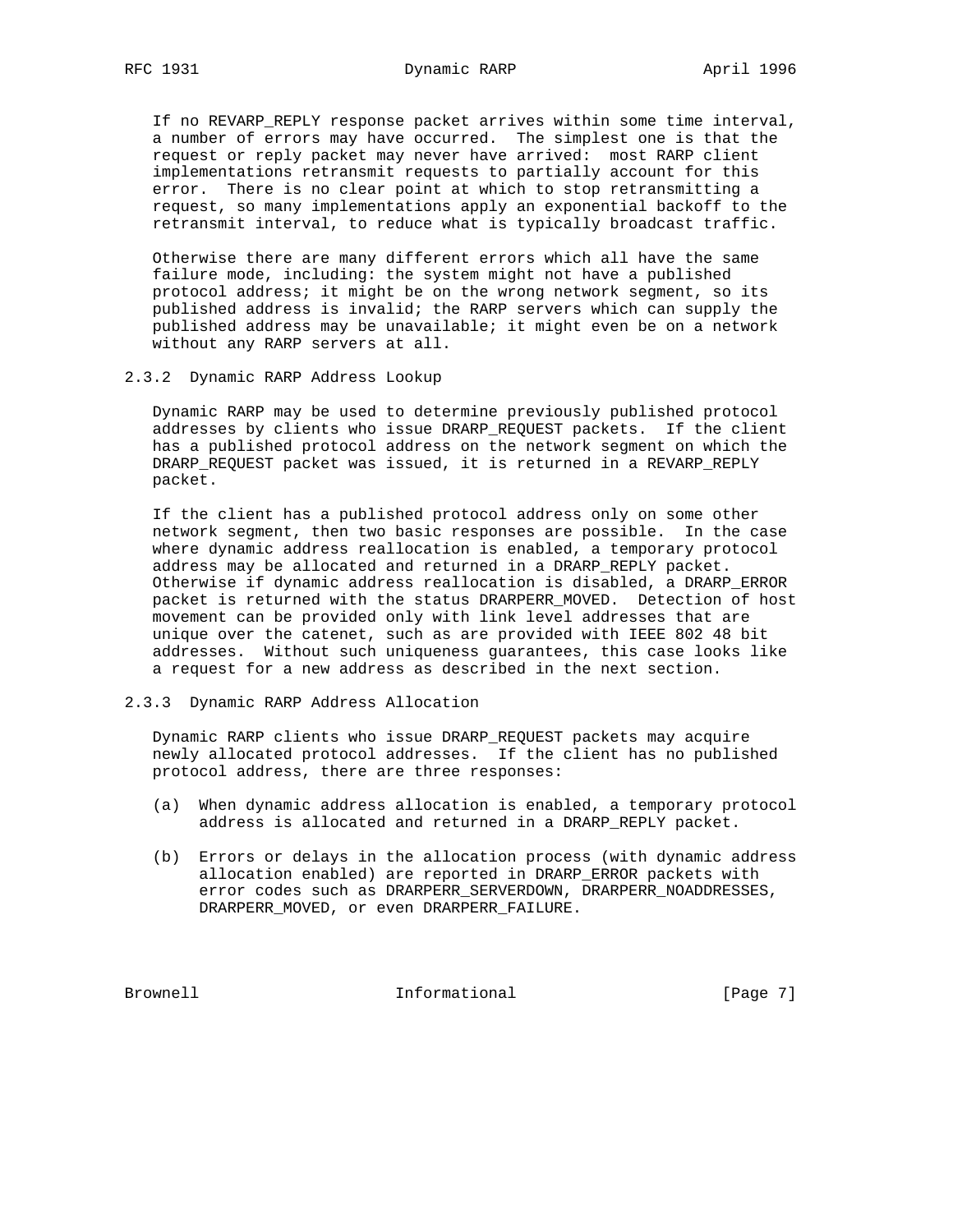(c) When dynamic address allocation is disabled (or "restricted"), a DRARP\_ERROR packet with status DRARPERR\_RESTRICTED is returned.

 DRARP\_REQUESTS are normally retransmitted until an address is returned, using backoff-style algorithms to minimize needless network traffic. When DRARP\_ERROR responses are received, they should be reported to the user. For example, knowing that the server is busy could indicate it's time for a cup of Java, but if the network is restricted then it might be time to contact a network administrator for help instead.

#### 2.3.4 Discovering Other DRARP Servers

 The existence of a DRARP server can be discovered by the fact that it puts its addressing information in all DRARP\_REPLY packets that it sends. DRARP servers can listen for such packets, as well as announcing themselves by sending such a packet to themselves.

 It can be important to discover other DRARP servers. Users make mistakes, and can inappropriately set up DRARP servers that do not coordinate their address allocation with that done by the other DRARP servers on their network segment. That causes significant administrative problems, which can all but be eliminated by DRARP servers which politely announce themselves, and when they detect an apparently spurious server, report this fact before entering a "restricted" mode to avoid creating any problems themselves.

 As no further server-to-server protocol is defined here, some out-of-band mechanism, such as communication through the address authority, must be used to help determine which servers are in fact spurious.

# 2.4 Network Setup Concerns

 Some internetwork environments connect multiple network segments using link level bridges or routers. In such environments, a given broadcast accessible "local" area network will have two problems worth noting.

 First, it will extend over several cable segments, and be subject to partitioning faults. Assigning one DRARP server to each segment (perhaps on systems acting as routers or bridges, to serve multiple segments) can reduce the cost of such faults. Assigning more than one such server can help reduce the cost of failure to any single network segment; these cooperate in the assignment of addresses through the address authority.

Brownell Informational [Page 8]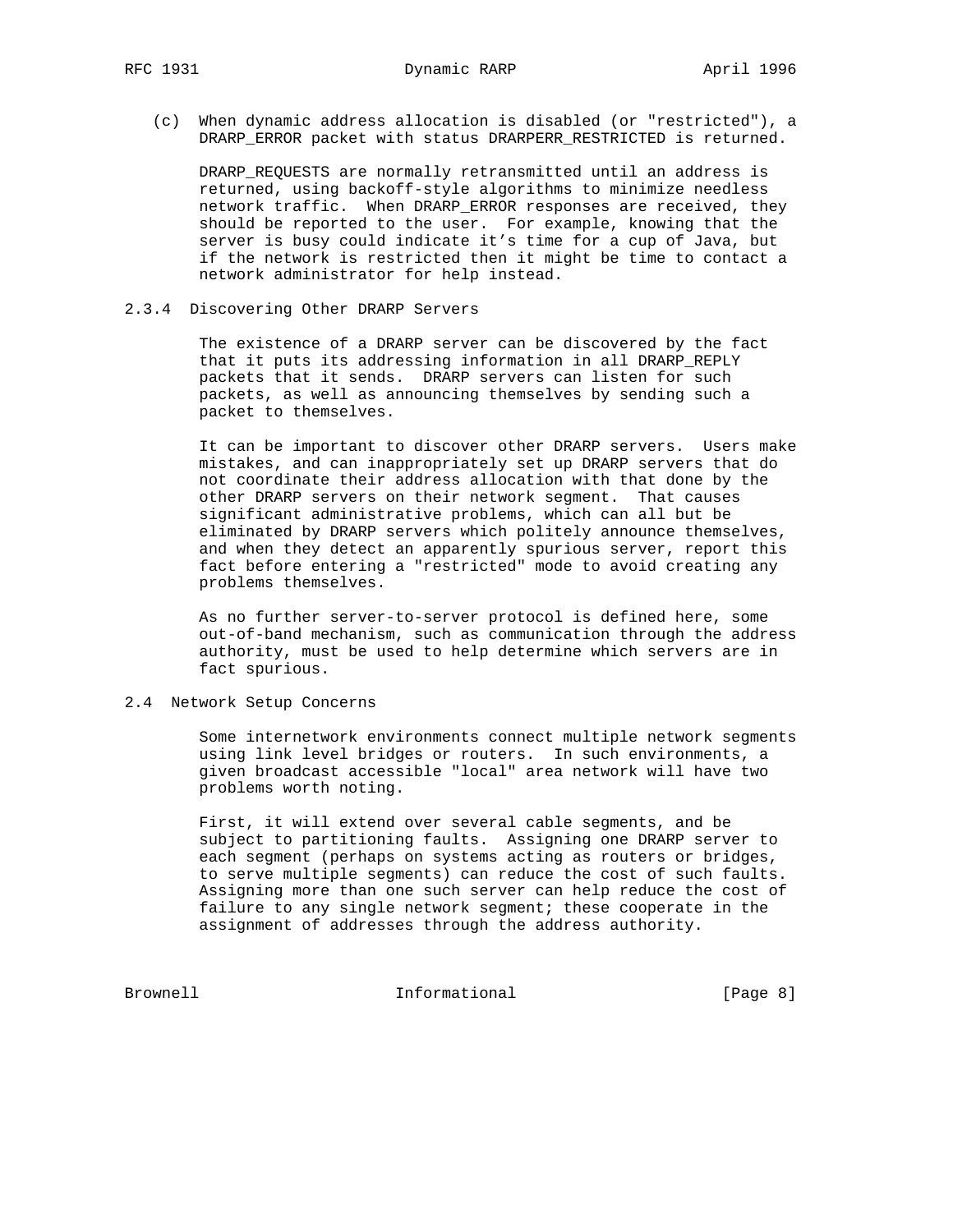Second, those networks are sometimes shared by organizations which don't cooperate much on the management of protocol addresses, or perhaps aren't even collocated. A DRARP server might need help from link level bridges/routers in order to ensure that local clients are tied to local servers (rather than, for example, to servers across the country where they are prone to availability problems). Or the server might need to run in "restricted" mode so that a network administrator manually assigns address and other resources to each system.

3. The Address Authority

 While not part of the DRARP protocol, the Address Authority used by the DRARP servers on a network segment is critical to providing the address allocation functionality. It manages the data needed to implement such service, which is required not just for dynamic address allocation tools. This section is provided to record one set of requirements for such an authority, ignoring implementation isssues such as whether protocol support for replication or partitioning is needed.

## 3.1 Basic Requirements

 For each network segment under its control, an Address Authority maintains at least:

- persistent bindings between hardware and protocol addresses (for at least those hosts which are DRARP clients);
- temporary bindings between such addresses;
- protocol addresses available for temporary bindings;

 The Address Authority is also responsible for presenting and managing those bindings. DRARP clients need it to support:

- creating temporary bindings initially,
- looking up bindings (the distinction between temporary and persistent bindings is not usually significant here),
- deleting temporary or persistent bindings on request,
- purging them automatically by noticing that a binding is now persistent or that the temporary address is available for reuse.

Brownell **Informational** Informational [Page 9]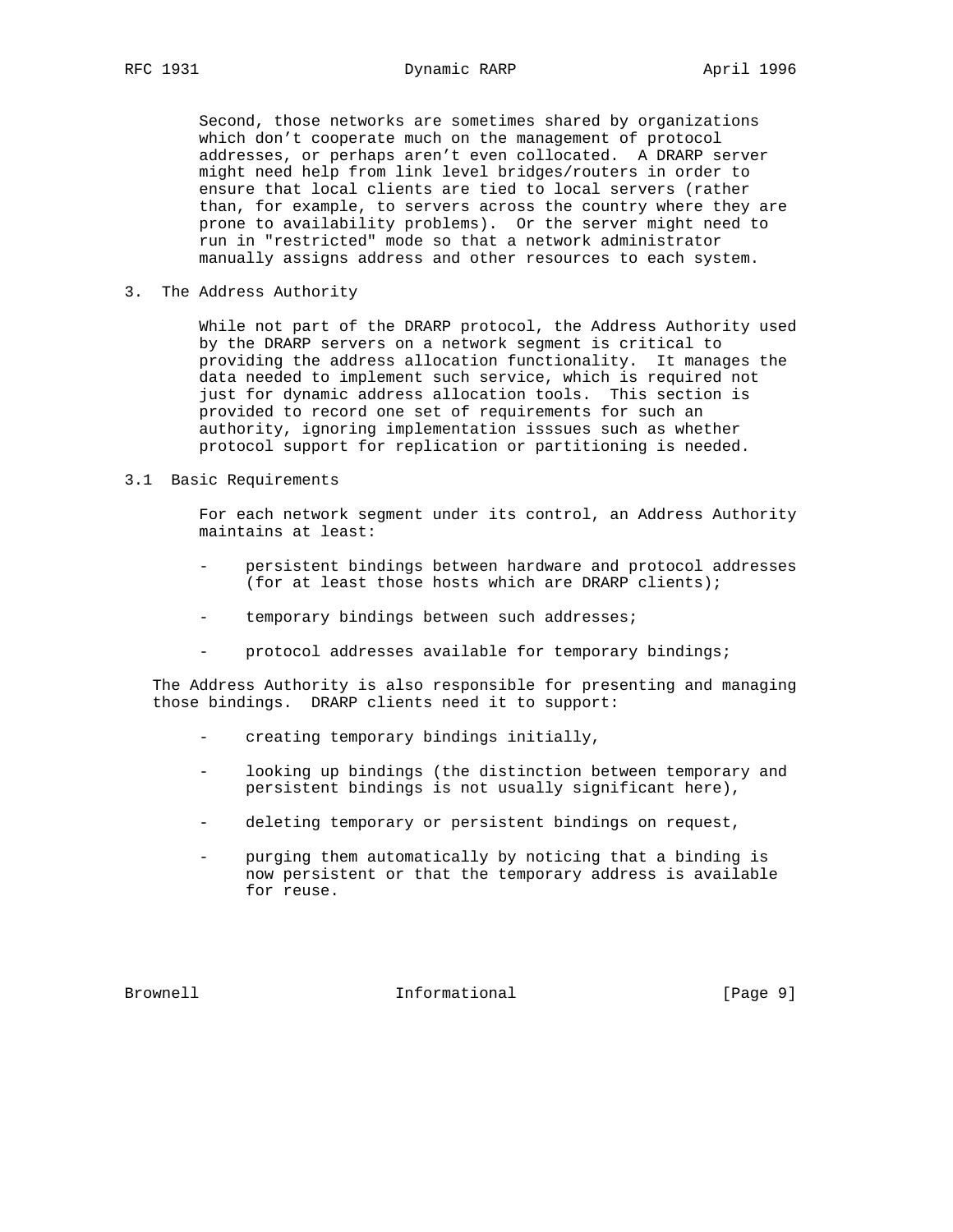Those clients will frequently make concurrent requests, and should be required to pass some kind of authorization check before they create or change any bindings. They may also need to know about other clients, in order to determine (for example) if a given DRARP server is spurious.

## 3.2 Multiple Authorities and Segments

 Note there is only a single address authority on a given network segment. It may be desirable to partition that authority, though that complicates implementation and administration of the authority substantially.

 If detection of systems moving between network segments is to be provided, then the authorities for those two network segments must either be the same or (equivalently) must communicate with one another. Also, as noted earlier, hardware addresses must be scoped widely enough that the two segments do not assign the same link level address to different hosts.

#### 3.3 Quality of Service

 The records of temporary address bindings must be persistent for at least long enough to install a system and propagate its records through the site's administrative databases, even in the case of server or network faults. A timeout mechanism could be used to ensure that the limited address space was not used up too quickly. The initial implementation found that an hour's worth of caching, before deleting temporary bindings, was sufficient.

 Experience has shown that many networks have addresses in use which are not listed in their name services (or other administrative databases). On such networks, the Address Authority should have a way to learn when an address which it thinks is available for allocation is instead being actively used. Probing the network for "the truth" before handing out what turns out to be a duplicate IP address is a worthwhile. Both ARPing for the address and ICMP echo request have been used for this.

#### 4. Security Considerations

 Security concerns are not addressed in this memo. They are recognized as significant, but they also interact with site-specific network administration policies. Those policies need to be addressed at higher levels before ramifications at this level can be understood.

Brownell **Informational** Informational [Page 10]